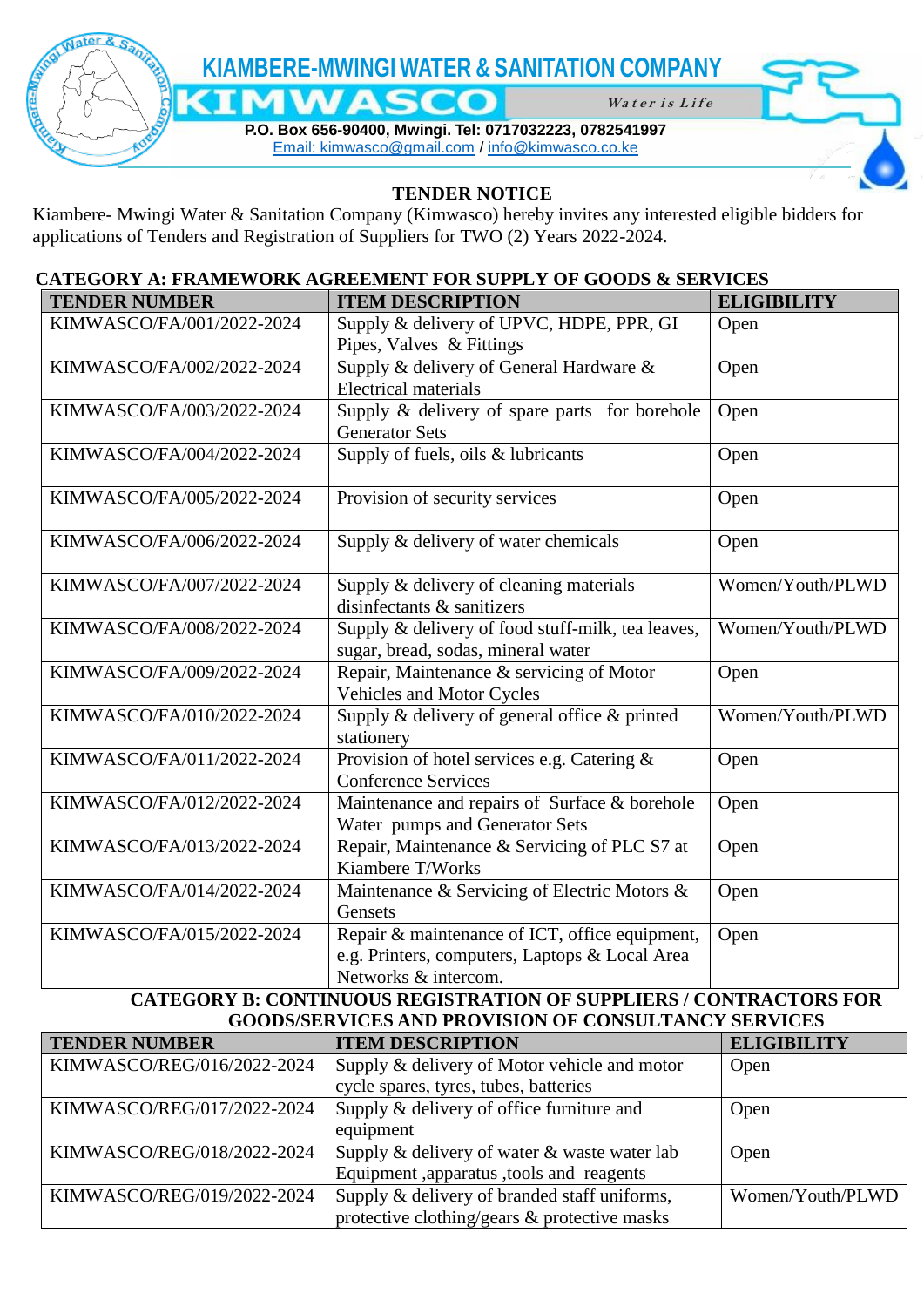| KIMWASCO/REG/020/2022-2024                                   | Supply & Delivery of Desktop Computers,              | Women/Youth/PLWD   |  |
|--------------------------------------------------------------|------------------------------------------------------|--------------------|--|
|                                                              | Laptops, Printers, Tonners, Surveillance Cameras,    |                    |  |
|                                                              | Tablets, and office Electronic Equipment             |                    |  |
| KIMWASCO/REG/021/2022-2024                                   | Provision of Debt Collection Services                | Open               |  |
| KIMWASCO/REG/022/2022-2024                                   | Provision of Legal Services                          | Open               |  |
| KIMWASCO/REG/023/2022-2024                                   | Review of Strategic Plan and other policy            | Open               |  |
|                                                              | documents                                            |                    |  |
| KIMWASCO/REG/024/2022-2024                                   | Provision of Environmental & Social Impact           | Open               |  |
|                                                              | Assessment(ESIA) Services                            |                    |  |
| KIMWASCO/REG/025/2022-2024                                   | Provision of work place Occupation, Safety &         | Open               |  |
|                                                              | <b>Health Audit Services</b>                         |                    |  |
| KIMWASCO/REG/026/2022-2024                                   | Provision of Enterprise Energy Audit Services        | Open               |  |
| KIMWASCO/REG/027/2022-2024                                   | <b>Provision of Staff Medical Insurance Services</b> |                    |  |
| KIMWASCO/REG/028/2022-2024                                   | Provision of GIS Mapping Services for Water          | Open               |  |
|                                                              | Sources & Pipelines                                  |                    |  |
| KIMWASCO/REG/029/2022-2024                                   | Provision of Work Injury Benefit (WIBA) and          | Open               |  |
|                                                              | Group Personal Accident (GPA) Services.              |                    |  |
| KIMWASCO/REG/030/2022-2024                                   | Provision of Branding & Publicity Services           | Women/Youth/PLWD   |  |
| KIMWASCO/REG/031/2022-2024                                   | Supply, Installation, Commissioning &                | Open               |  |
|                                                              | Maintenance of Firefighting Equipment                |                    |  |
| KIMWASCO/REG/032/2022-2024                                   | Supply & delivery of Borehole Water Pumps,           | Open               |  |
|                                                              | Motors, Solar Panels & Accessories                   |                    |  |
| KIMWASCO/REG/033/2022-2024                                   | Supply & delivery of New Motor Cycles                | Open               |  |
| KIMWASCO/REG/034/2022-2024                                   | Supply & delivery of normal water meters,            | Open               |  |
|                                                              | prepaid meters, Smart Meters, master meters,         |                    |  |
|                                                              | meter accessories and meter test bench               |                    |  |
| KIMWASCO/REG/035/2022-2024                                   | Supply & Delivery of Plastic & Fibre Glass Tanks     | Open               |  |
| KIMWASCO/REG/036/2022-2024                                   | Provision of General Insurance Services for Motor    | Open               |  |
|                                                              | Vehicle & Motor Cycles                               |                    |  |
| KIMWASCO/REG/037/2022-2024                                   | Provision of transport services eg. Taxis, buses for | Open               |  |
|                                                              | staff, heavy machinery & water chemicals             |                    |  |
| KIMWASCO/REG/038/2022-2024                                   | Provision of motor vehicle/motor cycle tracking      | Women/Youth/PLWD   |  |
|                                                              | services                                             |                    |  |
| CATEGORY C: CONTINUOUS REGISTRATION OF CONTRACTORS FOR WORKS |                                                      |                    |  |
| <b>TENDER NUMBER</b>                                         | <b>ITEM DESCRIPTION</b>                              | <b>ELIGIBILITY</b> |  |
| KIMWASCO/REG/039/2022-2024                                   | Contractors for Water Works- NCA 8 and Above         | Open               |  |
| KIMWASCO/REG/040/2022-2024                                   | Contractors for Electrical & Mechanical works        | Open               |  |
| KIMWASCO/REG/041/2022-2024                                   | Provision of Water Dispensing & Automation Works     | Open               |  |
|                                                              | for Water Kiosks                                     |                    |  |
| KIMWASCO/REG/042/2022-2024                                   | Contractors for Building & Civil Works-NCA 8 and     | Open               |  |
|                                                              | above                                                |                    |  |

1. Tendering and registration of suppliers will be conducted through *the national competitive tendering* procedures using a standard tender document and is open to all qualified and interested bidders.

- 2. Qualified and interested applicants may obtain further information and inspect the tenders and Registration Documents during *normal office hours from 0900 to 1600 hours* at the address given below.
- 3. Tenders and Prequalification/Registration Documents may be viewed and obtained by downloading free of charge from the website **www.kimwasco.co.ke** .Applicants who download the tenders and Prequalification/ Registration Documents must forward their particulars immediately to the official company email address; [procurement@kimwasco.co.ke](mailto:info@kimwasco.co.ke) to facilitate any further clarification or addendum.
- 4. NB: Any clarifications/addendum shall be posted on the above websites; [www.kimwasco.co.ke](http://www.kimwasco.co.ke/)**.** Bidders are advised to keep visiting the websites for any updates.
- 5. Late applications shall be rejected.
- 6. with a duplicate **COPY,** clearly marked with the Tender/Registration Reference No. and Category, shall be submitted by delivery to the postal address given below or deposited in the Tender Box situated at the **Kiambere-Mwingi Water & Sanitation Company, Mwingi Town Offices, Kenya News Agency building,**